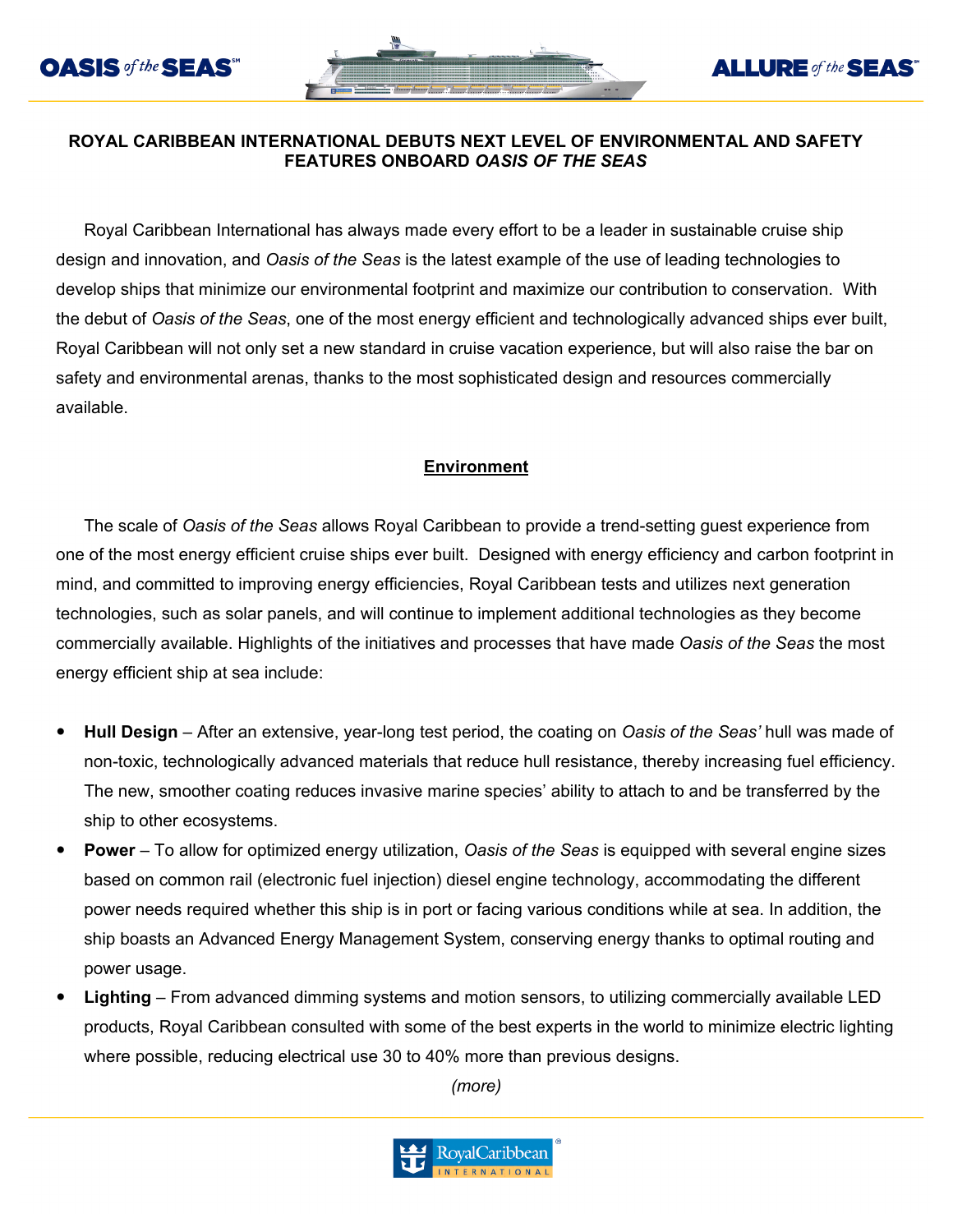*Oasis of the Seas* Environment & Safety – Page 2

*Oasis of the Seas* is the first cruise ship to have achieved DNV (Det Norske Veritas) Green Passport designation. This is an important part of the voluntary Clean Ship Design certification, thanks to a design and newbuilding process that incorporates hazardous construction materials inventory to facilitate future ship recycling.

Additionally, like all Royal Caribbean ships, *Oasis of the Seas* has a full-time Environmental Officer onboard who responsibilities include training the crew in areas such as waste management, energy efficiency and chemical management and overseeing operations to ensure compliance with company's "ABC" (Above and Beyond Compliance) policies.

- **Advanced Wastewater Purification System** *Oasis of the Seas* was awarded the first Clean Sea Award by Nor-Shipping, thanks to an Advanced Wastewater Purification System, which was designed to be twice as stringent as U.S. Federal standards for in-port wastewater discharge. Royal Caribbean's own policies restrict the discharge of even bilge water to outside 12 nautical miles off shore, whereas international regulations allow these discharges any time the ship is "en route."
- **Recycling** Everything and anything that can be recycled, is recycled onboard *Oasis of the Seas*. The ship boasts state-of the art facilities, complete with shredders, bailers and compactors, as well as crushers for glass, light bulbs, tin and aluminum. In addition, *Oasis* houses the largest cold storage room on any ship in the world to safely store all recyclables, special/hazardous waste, cooking oil, solvents, incinerator ash, and more.

## **Safety**

With *Oasis of the Seas* representing the most innovative cruise ship in the history of the industry, design and safety go hand in hand. Royal Caribbean worked in collaboration with some of the world's leading marine safety and design individuals, organizations and government agencies to research and implement new standards in cruise ship safety. The most advanced, commercially available technology has been utilized to ensure the highest level of safety onboard *Oasis of the Seas*.

From thousands of simulations to test every conceivable situation, to superior navigation and maneuvering capabilities, design and operation highlights include:

 **Stability** *– Oasis of the Seas* is one of the first ships to be built with the new probabilistic damage stability rules developed by the International Maritime Organization (IMO). These rules are based on extensive computer capabilities, further building on the strict stability standards Royal Caribbean already has in place fleet wide.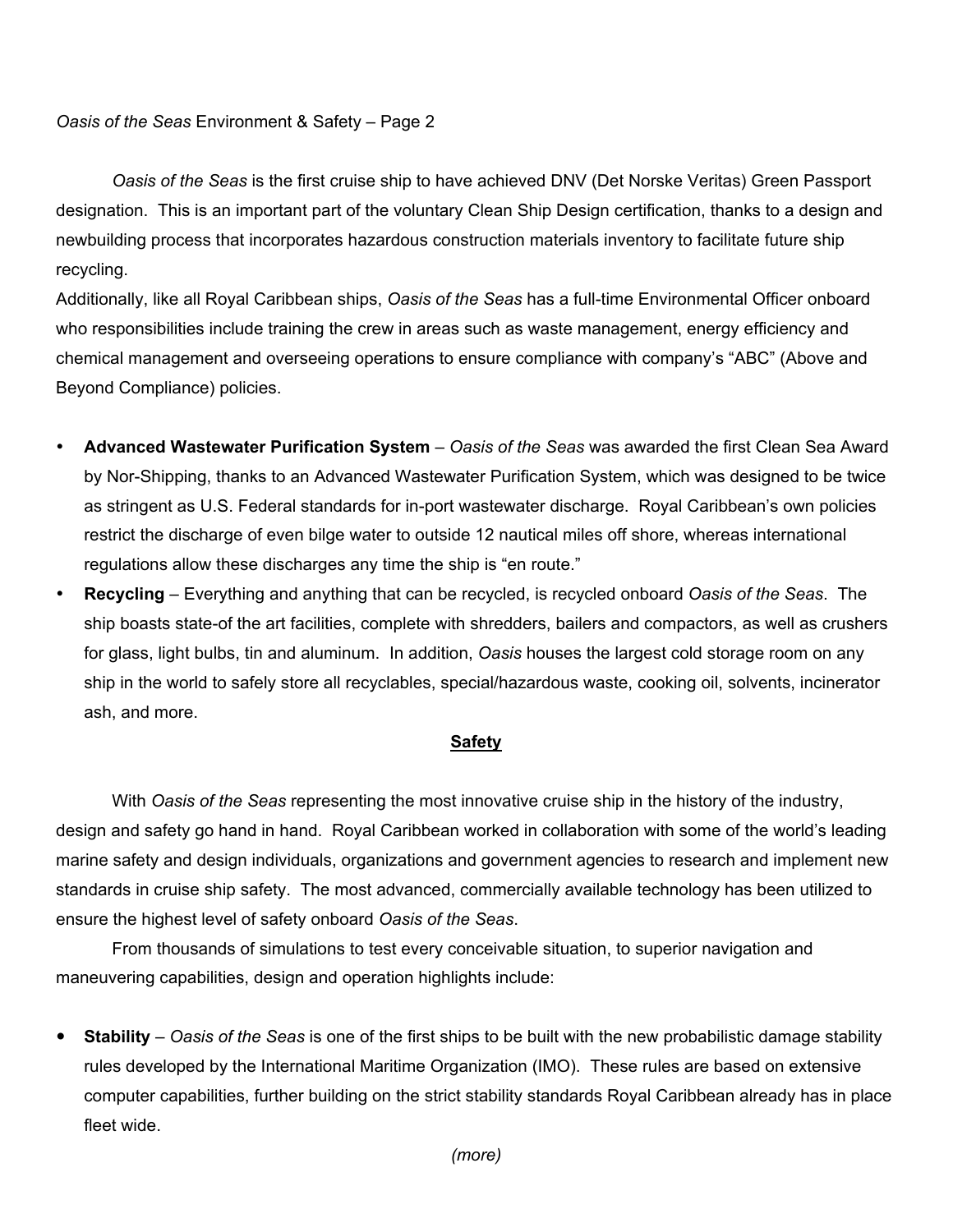*Oasis of the Seas* Environment & Safety – Page 3

- **Redundancy Machinery & Systems** Redundant Propulsion System (RPS) class ensures that if one engine compartment is flooded or lost due to fire or other damage, the other can sustain the vessel. The ship also has independent machinery systems for power, propulsion and comfort.
- **Safety Command Center** *Oasis of the Seas* has a dedicated Safety Command Center (separate from, but adjacent to the bridge) to manage all aspects of safety and emergency response. Staffed around the clock, the Safety Command Center includes detailed monitoring and decision support systems which can help crew respond quickly and effectively to any situation onboard.

## **Lifesaving and Evacuation**

For the safety of guests and crew alike, Royal Caribbean has introduced several new concepts and improvements to the lifesaving and evacuation procedures onboard *Oasis of the Seas*. From larger lifeboats to an electronic mustering system, the practices, procedures and technology onboard ensure all guests and crew can be accounted for in the event of an emergency. Highlights include:

- **Lifeboats** The lifeboats on *Oasis of the Seas* have been entirely redesigned and approved as part of a holistic evacuation concept. With a 370 passenger capacity for each of the 18 lifeboats, new safety features include a central location on the embarkation deck—making them not only easier to board but also to be launched directly from their stowage arrangements—as well as a catamaran hull design, twin engines and propellers, and an internal PA system to ensure proper communication and direction to all occupants.
- **Mustering Procedures** *Oasis of the Seas* features a new mustering procedure that was created to take into account the ship's overall design and traffic patterns. During the muster procedure, guests are to report to their dedicated assembly area where crew members will give them a lifejacket and provide information during the mustering procedures, as well as instructions in the case of a real emergency. An electronic mustering system is implemented via guest SeaPass cards, allowing for real time accountability of all guests and crew to the evacuation command teams.

*Oasis of the Seas* is the largest and most revolutionary cruise ship in the world. An architectural marvel at sea, she spans 16 decks, encompasses 225,282 gross registered tons, carries 5,400 guests at double occupancy, and features 2,700 staterooms. *Oasis of the Seas* is the first ship to tout the cruise line's new neighborhood concept of seven distinct themed areas, which includes Central Park, Boardwalk, the Royal Promenade, the Pool and Sports Zone, Vitality at Sea Spa and Fitness Center, Entertainment Place and Youth Zone. The ship will sail from her home port of Port Everglades in Fort Lauderdale, Fla. Additional information is available at www.oasisoftheseas.com.